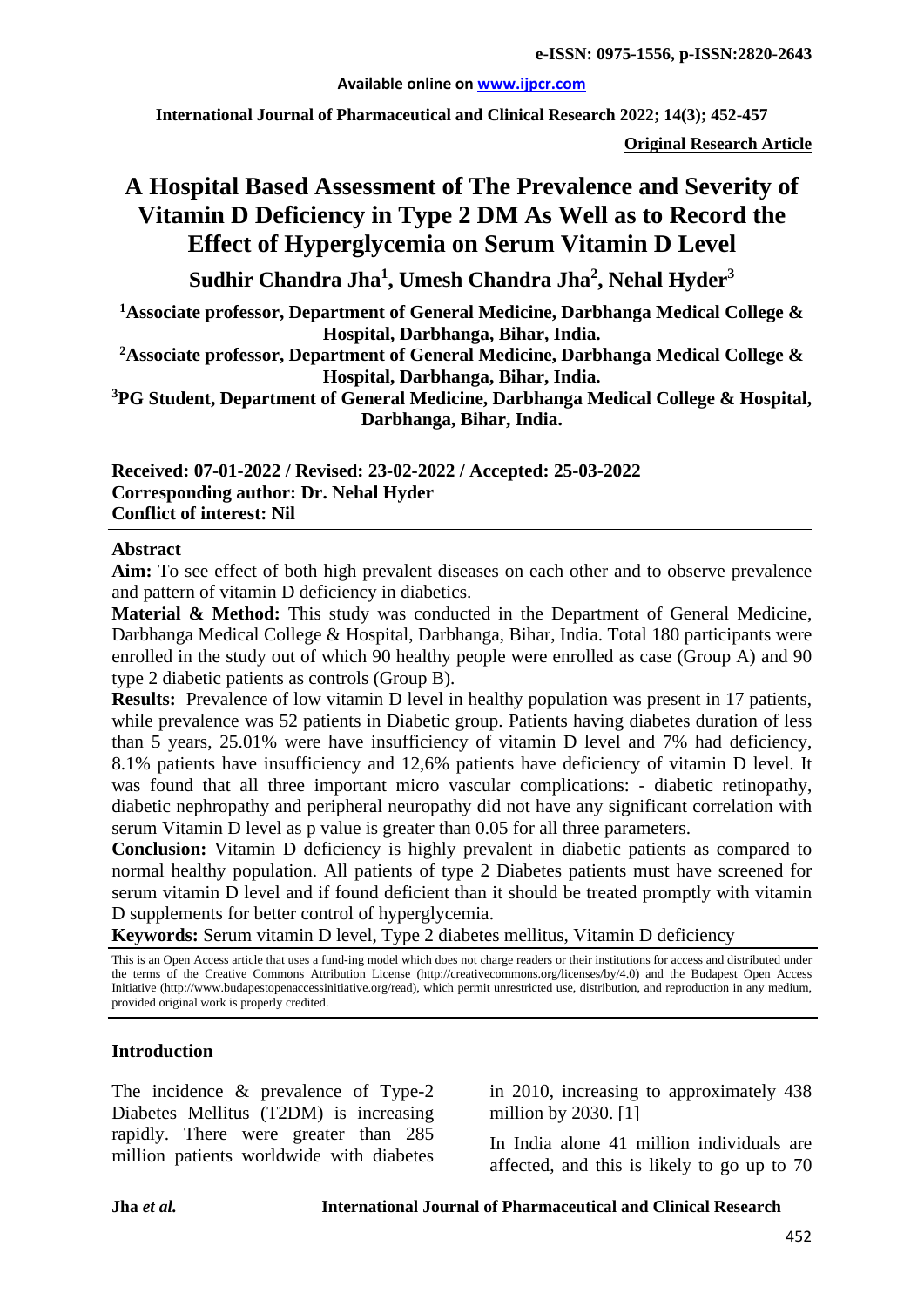million by the year 2025. Along with Insulin resistance and relative insulin Deficiency, Inflammatory factors, reactive oxygen species and autoimmune reactions have all strongly emerged as the major pathogenic effectors for diabetes. [2]

It is documented that vitamin D has important functions in the endocrine, paracrine, autocrine systems, and has a significant role in sustaining calcium homeostasis and bone health.[3, 4]

Few Research reported association of that Vitamin D deficiency has been associated with a myriad of metabolic abnormalities, including hypertension, diabetes, dyslipidaemia and obesity.[5] As vitamin D has been showed to have effect on pathophysiology of diabetes and diabetics having very high prevalence of vitamin D deficiency. This study was carried out with aim to see effect of both high prevalent diseases on each other.

The objectives were to assess the prevalence and severity of vitamin D deficiency in type 2 DM as well as to record the effect of hyperglycemia on serum vitamin D level.

## **Material & Method:**

This study was conducted in the Department of General Medicine, Darbhanga Medical College & Hospital, Darbhanga, Bihar, India. Total 180 participants were enrolled in the study out of which 90 healthy people were enrolled as case (Group A) and 90 type 2 diabetic patients as controls (Group B). Controls include age and sex matched healthy individuals.

Patients younger than 18 years, patients with chronic kidney disease, patients taking calcium supplements or vitamin D supplements within last 3 months, patients suffering from any known chronic illness were excluded from this study. The patients fulfilling the above mentioned criteria were selected after informed consent.

All participants included in this study were subjected to complete history and clinical examination. Routine laboratory Investigations like CBC, FBS, RBS, PP2BS, HbA1C, blood urea, serum creatinine, lipid profile, urine albumin and Vitamin D3 levels were done by standard methods. The value of serum vitamin D level was further divided in following category: sufficient  $=$  30-100ng/ml, insufficient=20-29ng/ml, deficiency = less than 20ng/ml. Appropriate statistical methods were used to analyses the results.

### **Results:**

Frequency Distribution of Participants according to Severity of Vitamin D level noted. Prevalence of low vitamin D level in healthy population was present in 17 patients, while prevalence was 52 patients in Diabetic group. Among diabetic patients having abnormal Vitamin D level, majority (52) were having insufficiency, only 10 were having overt vitamin D deficiency in Diabetic patients (Figure 1).

In patients with controlled diabetes as per HbA1C criteria, the prevalence of sufficient, Insufficient and Deficient Vitamin D was 20%, 70% and 10% respectively, where in patients with uncontrolled diabetes it was 10.9%, 60% and 29.0% respectively. There was a significant association between the maintenance of euglycemia and severity of Vitamin D level in diabetic patients, as the p value is less than 0.03 (Table 1).

Patients having diabetes duration of less than 5 years, 25.01% were have insufficiency of vitamin D level and 7% had deficiency, 8.1% patients have insufficiency and 12,6% patients have deficiency of vitamin D level. These findings suggest that duration of having diabetes has no effect on vitamin D levels. Diabetic nephropathy was the most common micro vascular complication seen in type 2 diabetic patients. It was found that all three important micro vascular complications: - diabetic retinopathy,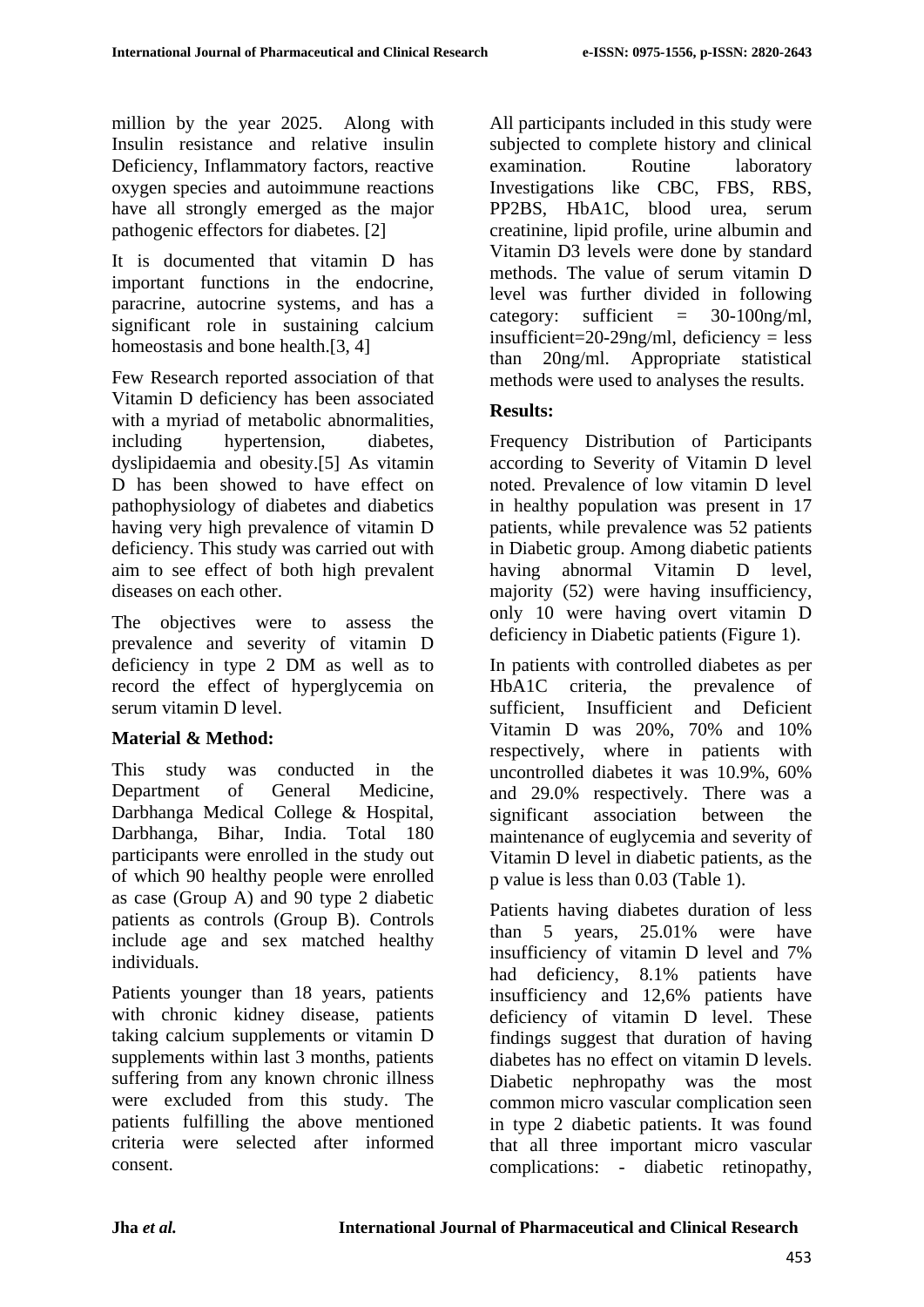diabetic nephropathy and peripheral neuropathy did not have any significant correlation with serum Vitamin D level as p value is greater than 0.05 for all three parameters (Table 2).

Patients having diabetes duration of less than 5 years, 25.9% were have insufficiency of vitamin D level and 7.6% had deficiency, 8.3% patients have insufficiency and 1.8% patients have deficiency of vitamin D level. These findings suggest that duration of having diabetes has no effect on vitamin D levels. Diabetic nephropathy was the most common micro vascular complication seen in type 6 diabetic patients. It was found that all three important micro vascular complications. Diabetic retinopathy, diabetic nephropathy and peripheral neuropathy did not have any significant correlation with serum vitamin D level as p value is greater than 0.05 for all three parameters (Table 3).



**Figure 1: Severity grading of vitamin d deficiency in cases and controls.**

### **Table 1: The association of severity of vitamin D level with the category of diabetes control.**

| Diabetes Control       |          | Vitamin D Level |              |              |         |
|------------------------|----------|-----------------|--------------|--------------|---------|
|                        |          | Sufficient      | Insufficient | Deficiency   | p-value |
| Controlled<br>$N=30$   | Diabetic | 6(20%)          | 21 (70%)     | $3(10\%)$    |         |
| Uncontrolled<br>$N=55$ | Diabetic | $6(10.9\%)$     | 33 (60%)     | $16(29.0\%)$ | 0.03    |

#### **Table 2: Comparison of mean vitamin D level with duration and micro vascular complication of diabetes mellitus**

| Parameters                     |              |         | Mean<br>value       | of | $p-$  |  |
|--------------------------------|--------------|---------|---------------------|----|-------|--|
|                                |              |         | vitamin $D$ (ng/dl) |    | value |  |
| Duration of diabetes           | $1-5$ years  |         | $25.01 \pm 6.22$    |    |       |  |
|                                | $6-10$ years |         | $27.83 \pm 7.22$    |    | 0.371 |  |
|                                | $>10$ years  |         | $25.76 \pm 4.71$    |    |       |  |
| Micro-vascular<br>complication | Diabetic     | Present | $26.66 \pm 6.83$    |    | 0.047 |  |
|                                | retinopathy  | Absent  | $28.28 \pm 5.62$    |    |       |  |
|                                | Diabetic     | Present | $25.82 \pm 6.07$    |    | 0.072 |  |
|                                | nephropathy  | Absent  | $26.73 \pm 5.82$    |    |       |  |
|                                | Peripheral   | Present | 24.30±4.74          |    | 0.271 |  |
|                                | neuropathy   | Absent  | $27.55 \pm 5.20$    |    |       |  |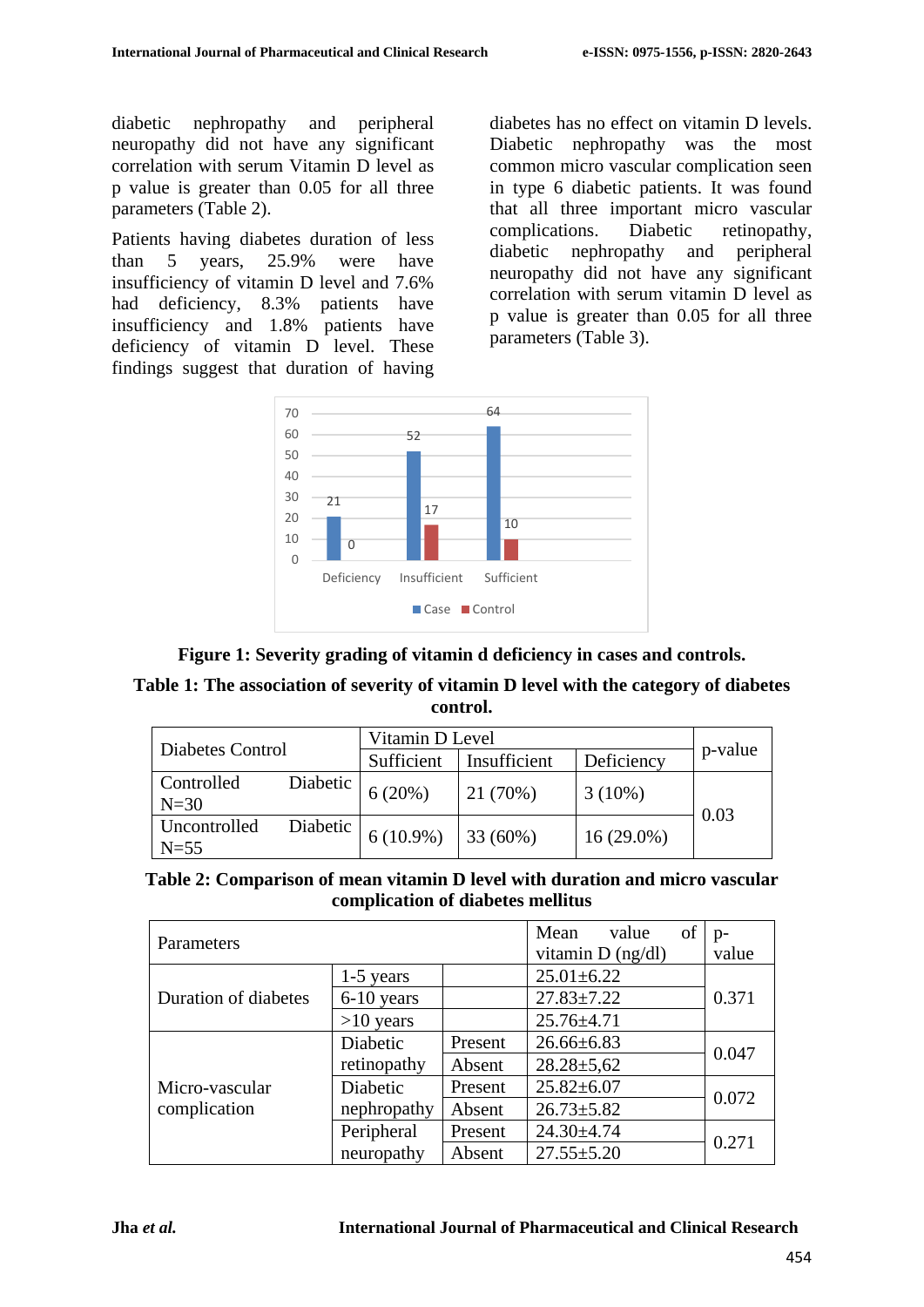| Parameters (Number of patients) |                | Mean value of<br>vitamin D | p-value |  |
|---------------------------------|----------------|----------------------------|---------|--|
| Age group                       | $35 - 60$      | $25.92 \pm 5.73$           | 0.372   |  |
|                                 | >60            | $25.41 \pm 4.33$           |         |  |
| Gender                          | Male           | $25.30 \pm 3.72$           | 0.723   |  |
|                                 | Female         | $25.23 \pm 3.24$           |         |  |
| <b>HTN</b>                      | Yes            | $23.63 \pm 5.72$           | 0.077   |  |
|                                 | N <sub>o</sub> | $25.83 \pm 8.90$           |         |  |
| <b>IHD</b>                      | Yes            | $28.63 \pm 8.99$           | 0.264   |  |
|                                 | N <sub>o</sub> |                            |         |  |

| Table 3: Subgroup analysis- mean vitamin D level in diabetes patients in relation with |
|----------------------------------------------------------------------------------------|
| age, gender and associated co-morbidities                                              |

### **Discussion:**

Vitamin D deficiency is a major health problem worldwide. The overall worldwide Vitamin D deficiency prevalence is around 15% according to study done by Pfotrnhauer KM et al. [6]. As vitamin D has been showed to have effect on pathophysiology of diabetes and have very high prevalence of vitamin D deficiency, so we have taken up this study to see effect of both high prevalence diseases on each other. Various studies done in different geographical region and cultural background have shown varied range of prevalence of vitamin D deficiency in diabetic group ranging from 67%-98.8%. [7, 8]

Bani-Issa et al concluded that the lesseducated, employed Emirati's participants had a significantly higher percentage of vitamin D deficiency than the highereducated participants. [9] This is probably because higher education people are more aware and knowledgeable about the benefits and importance of vitamin D by obtaining it either from the food, health supplements, or sunlight exposure. Moreover, the education level is influenced by the differences in the income amount of people. Regarding the differences in the dietary habits between the

T2DM group and the non-diabetic group, this phase of the present trial has observed that there is a highly significant difference

between the diabetic and non-diabetic groups in the consumption of fortified food. This finding might be attributed to the diabetic patients' fear that the fortified food or drinks might contain added sugar that could increase their blood glucose levels.

Bashir et al and Ifigenia-Kostoglou A et al studies had shown higher prevalence of vitamin D deficiency in diabetes mellitus patients compared to healthy individuals, but two other studies had shown no difference of prevalence between diabetic and healthy population. [10-13] So, we have compared the mean value of serum vitamin D level in diabetic patients and in healthy population of various study. Various studies including our study had low mean level of vitamin D for diabetic patients in comparison to healthy population. [10-13]

Modi KD et al found that vitamin D levels in patients with controlled diabetes was 22.4±18.6 while in uncontrolled diabetic patients it was lower, 19.9±18.3 which is statistically significant. Overall insufficiency is more common than deficiency state in diabetic patients regardless of diabetic control status, but severe vitamin D deficiency is more prevalent when patients were having uncontrolled diabetes than controlled diabetes (25% and 13.4% respectively). On Pearson correlation, the study has demonstrated negative correlation between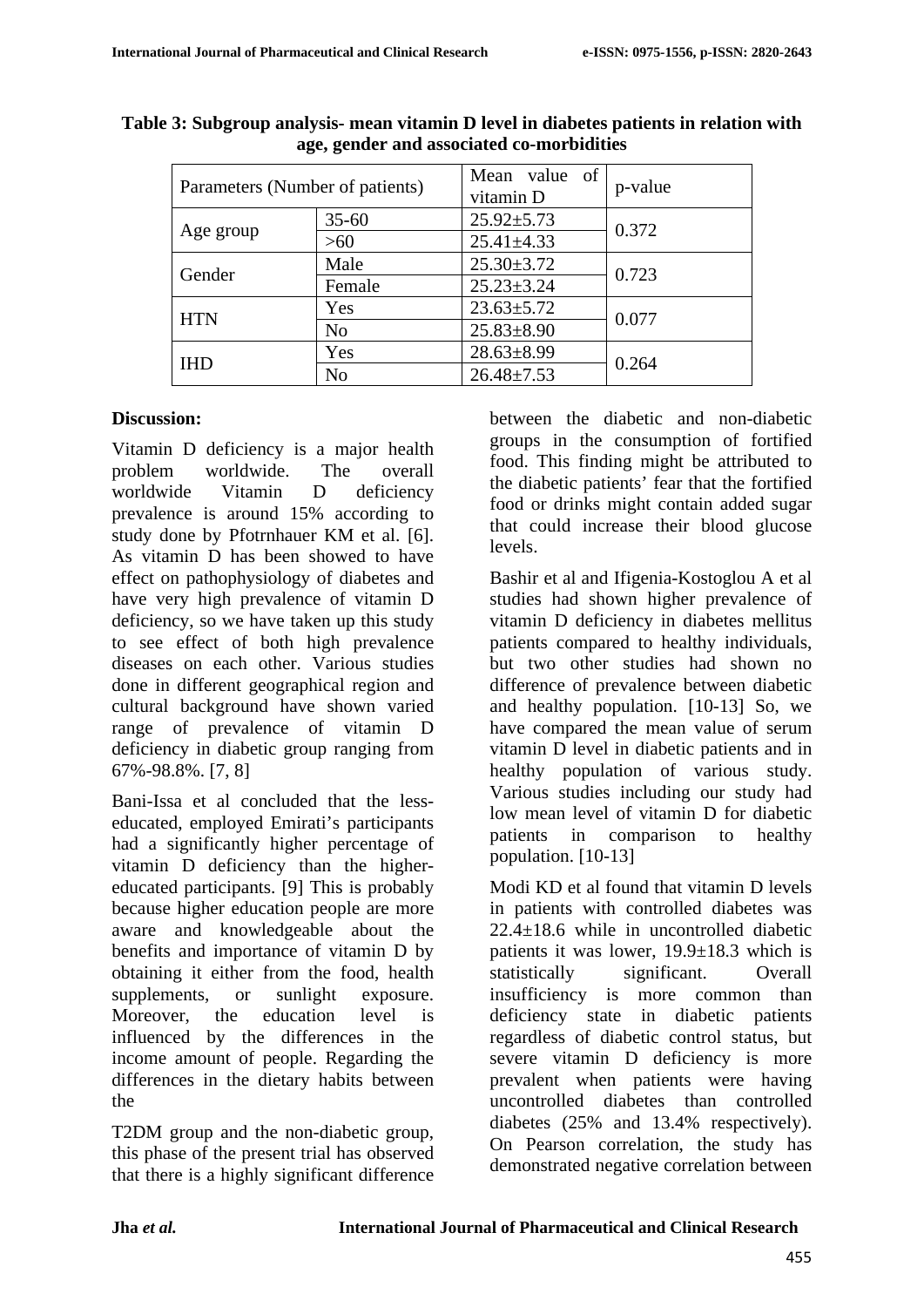HbA1C level and serum vitamin D level. It suggesting that as HbA1C level increase, there is decrease in serum vitamin D level.  $[14]$ 

In patients with controlled diabetes as per HbA1C criteria, the prevalence of sufficient, insufficient and deficient Vitamin D was 7(21.88%), 21(65.63%) and 4(12.5%) respectively, where in patients with uncontrolled diabetes it was 6(13.04%), 30(65.22%) and 10(21.74%) respectively. More number of diabetic patients with uncontrolled status (21.74%) was having overt vitamin D deficiency in comparison to controlled status (12.5%). Vitamin D deficiency and insufficiency (%) was more prevalent among nondiabetic patients than T2DM patients (44.4 vs. 28.6 and 14.4 vs. 11.9, respectively) found by Subramanian A [15]. Study by Shalini P et al found that Vitamin D deficiency is more prevalent (80.4%) in hypertensive patients than healthy (67.7%) individuals. [15-17]

#### **Conclusion:**

Vitamin D deficiency is highly prevalent in diabetic patients as compare to normal healthy population. All patients of type 2 Diabetes patients must have screened for serum vitamin D level and if found deficient than it should be treated promptly with vitamin D supplements for better control of hyperglycemia.

All patients with type 2 diabetes mellitus must be screened for vitamin D levels and those found to be having insufficiency or deficiency of vitamin D should be started on vitamin D supplements. Also, strict control of diabetic status is mandatory in order to prevent vitamin D deficiency.

## **References:**

- 1. International Diabetes Federation. Diabetes Facts www.idf.org
- 2. Sicree R, Shaw J, Zimmet P. Prevalence and projections. Diabetes atlas. 2006; 3:16-04.
- 3. Haq A, Wimalawansa SJ, Pludowski P, Al Anouti F. Clinical practice guidelines for vitamin D in the United Arab Emirates. J Steroid Biochem Mol Biol. 2018;175:4–11.
- 4. Mostafa WZ, Hegazy RA. Vitamin D and the skin: focus on a complex relationship: a review. J Adv Res. 2015;6(6):793–804. doi:10.1016/j. jare.2014.01.011
- 5. Mitri J, Muraru MD, Pittas AG. Vitamin D and type 2 diabetes: a systematic review. Euro J Clin Nutri. 2011;65(9):1005.
- 6. Pfotenhauer KM, Shubrook JH. Vitamin D deficiency, its role in health and disease, and current supplementation recommendations. J Am Osteopath Assoc. 2017;117(5):301-5.
- 7. Alhumaidi M, Adnan AG, Dewish M. Vitamin D deficiency in patients with type-2 diabetes mellitus in southern region of Saudi Arabia. Maedica. 2013;8(3):231.
- 8. Laway BA, Kotwal SK, Shah ZA. Pattern of 25 hydroxy vitamin D status in North Indian people with newly detected type 2 diabetes: A prospective case control study. Indian J Endocrinol Meta. 2014;18(5):726.
- 9. Bani-Issa W, Eldeirawi K, Harfil S, Fakhry R. Vitamin D deficiency and its determinants in adults: a sample from community-based settings in the United Arab Emirates. Int J Endocrinol. 2017; 2017:1–7.
- 10. Alhumaidi M, Adnan AG, Dewish M. Vitamin D deficiency in patients with type-2 diabetes mellitus in southern region of Saudi Arabia. Maedica. 2013;8(3):231.
- 11. Akshay Kumar SV, Nanda SK, Bharathy N, Ravichandran K, Dinakaran A, Ray L. Evaluation of vitamin D status and its correlation with glycated haemoglobin in type 2 diabetes mellitus. Biomedical Res. 2017;28(1).